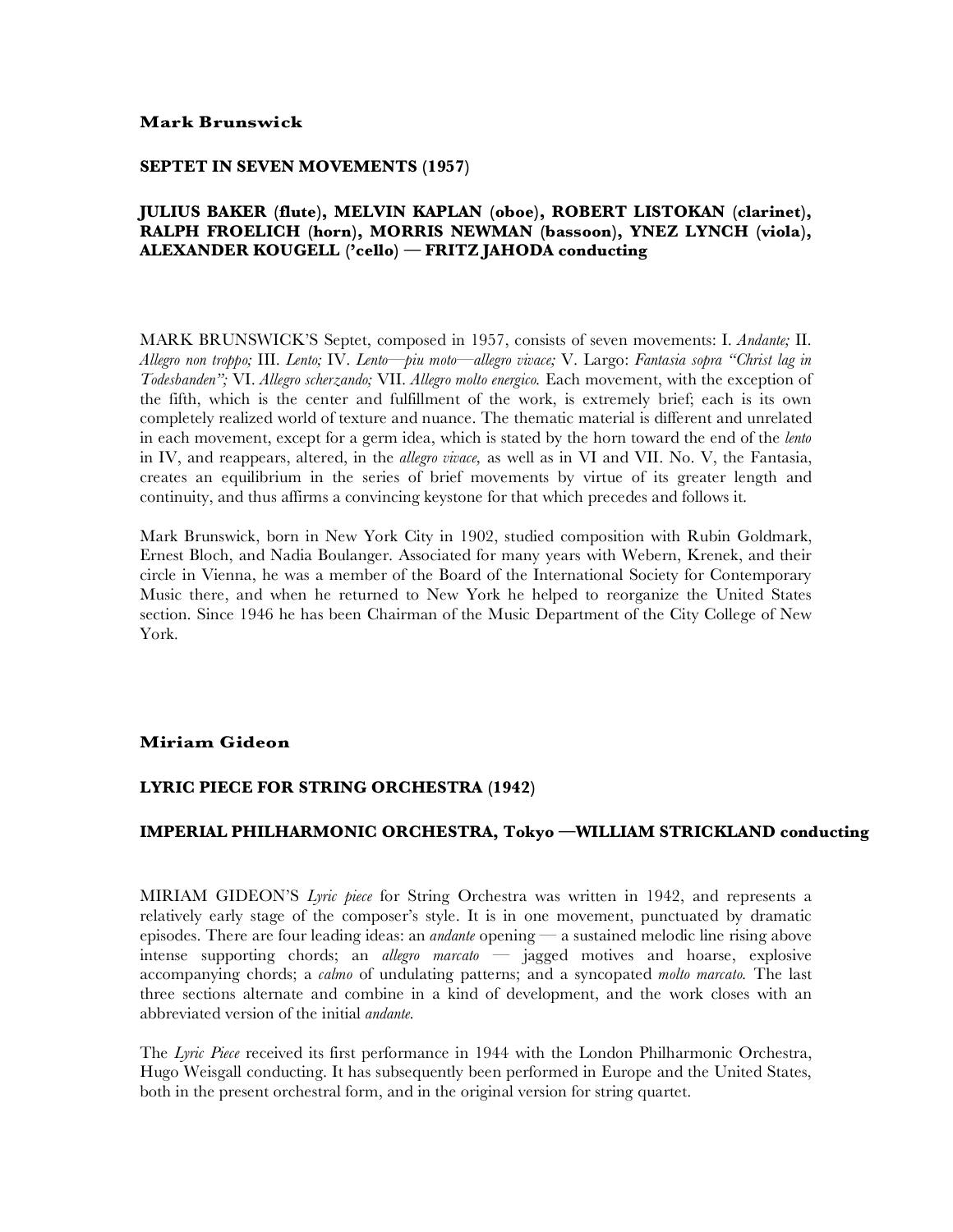Miriam Gideon, born in Greeley, Colorado in 1906, studied composition with Lazare Saminsky and Roger Sessions, and holds an M.A. degree in musicology from Columbia University. She has served on the music faculties of Brooklyn College, City College of New York, and the Cantors Institute of the Jewish Theological Seminary in New York, where she is teaching at present.

This recording of the Lyric Piece for String Orchestra was made possible through grant from the National Council of Women of the United States and the National Federation of Music Clubs.

#### **Dika Newlin**

## **PIANO TRIO, OP. 2 (1948) LONDON CZECH TRIO**

#### **LIZA MARKETTA (piano), JACK ROTHSTEIN (violin), KAREL HORITZ ('cello)**

DIKA NEWLIN'S Trio for Piano, Violin, and 'cello was composed in 1948 and was first performed in 1952 at the International Society for Contemporary Music festival in Salzburg. Subsequently it has been played for the same Society in New York City, for the BBC in London, and elsewhere by the London Czech Trio, the performers in the present recording.

According to the composer, the Trio is cast in a kind of "portmanteau form," like that sometimes used by Schoenberg—in his First String Quartet and Piano Concerto, for example—in which the middle movements are integrated into the elaboration or development section. The row on which the Trio is based is stated first in the piano: G, F, A, B,  $G#$ , D,  $C#$ ,  $F#$ , E, C, Bb, Eb. The "exposition" consists of three main ideas: after the introduction: Tempo I—*moderato grazioso—*a slow, graceful waltz; Tempo II — *poco più lento —* a secondary theme more passionately lyric than the first; Tempo III — *con brio alla marcia —* a trenchant new theme, ending with heroic accents in the piano. Transformations of and additions to this material constitute the middle or development section, in the form of a *scherzo* with two trios, and an *adagio molto.* The recapitulation—and culmination of the work—begins imposingly with a combination of an augmentation of the scherzo theme in the 'cello, and the adagio theme in the piano, continuing with redistributions of this material, and ending *largo possibile* with a crashing twelve-tone chord.

Dika Newlin, born in Portland, Oregon in 1923, is at present Chairman of the Music Department at Drew University, Madison, N.J. Her music is of the Viennese School, inherited from her teacher, Arnold Schoenberg. Later she studied composition with Roger Sessions. Dika Newlin holds the first PhD. granted by Columbia University in musicology, and is also an accomplished pianist, her teachers being Rudolf Serkin and Artur Schnabel. The impressive list of her writings on music includes *Bruckner-Mahler-Schoenberg,* and a forthcoming biography of Schoenberg. Her translations include: René Leibowitz: *Schoenberg and his School,* Arnold Schoenberg: *Style and Idea,*  and Josef Rufer: *The Works of Arnold Schoenberg,* as well as a biography of Mendelssohn by Eric Werner.

NOTES BY MIRIAM GIDEON